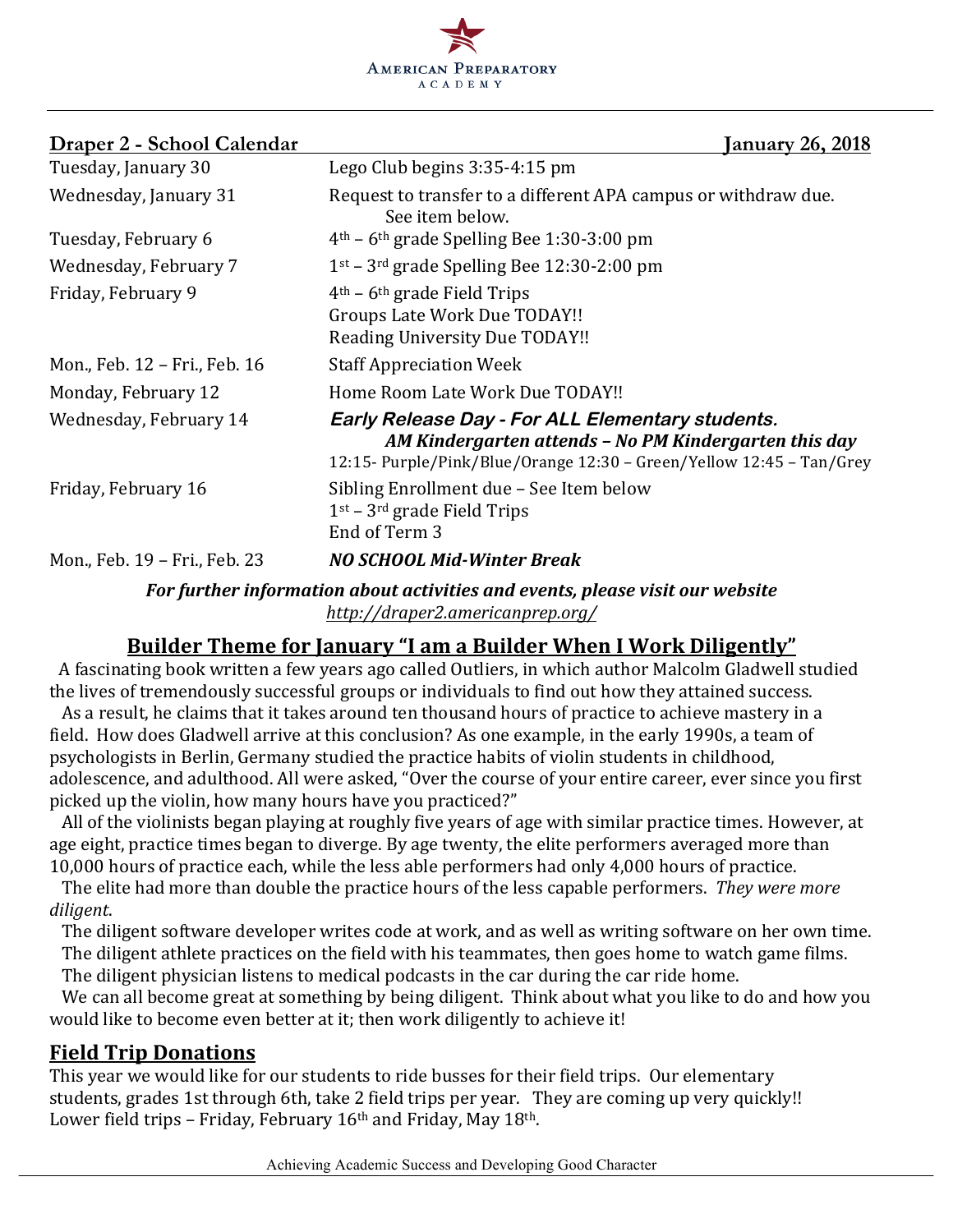

Upper field trips - Friday, February 9th and Friday, May 11th.

Kindergarten will go to the zoo for their end of year field trip. This trip has not yet been scheduled, we will let you know as soon as it is.

In order to be able to provide busses, we will need your kind donation of \$11.00 per field trip or, \$22.00 per year. This service will provide a safety factor that we have not been able to provide in the past. Friends of APA (American Preparatory Education Foundation), is graciously heading up this campaign.

#### Go to the link below to make your online donation **https://www.americanprepfoundation.org/programs**

If you would prefer to send in a check, make it out to APEF.

Also, if you are able to donate a little bit more, for our families who may not be able to afford this extra cost in their budget, please feel free to do so.

## **Substitute Training**

Want to learn more about American Prep, our curriculum and methods? Want to be involved at the school and get paid at the same time? Come be a substitute for us! We will be starting a substitute training on Wednesday, January 31st from 8:20 am  $- 10:00$  a.m. Substitute training will be 3 consecutive days. If you are interested in coming to our substitute training, please email Lindsay Campbell at lindsay.campbell@apamail.org.

### **Volunteer Opportunity!!**

We love and need our APA volunteers! If you have not been in to help this year (or you have and want to be more involved) please come into the school and volunteer! There are jobs in your students' classrooms, in the office, and all throughout the school that we need our volunteers to help us with!

There are lots of ways to help:

- 1. Stop by the school and we will put you to work!
- 2. Email your students teacher and find out how you can help.
- 3. Email the elementary director, lindsay.campbell@apamail.org, to head up a specific task.

There are opportunities for EVERYONE to volunteer! See you at school!

## **Flu Season Reminder**

Just a reminder about expectations regarding sick students. If your student has a fever or is vomiting, they are not to attend school. The CDC recommends that children be free of fever for at least 24 hours before returning to school. Flu season is especially bad this year. Keeping sick children home from school helps slow the spread of disease. Hand hygiene is the number one way of preventing the transmission of disease. Please do your part to keep all our students healthy. Thank you.

## **Sibling Enrollment**

It is time to begin enrolling our siblings for the upcoming  $2018/2019$  school year. If your student(s) have a *sibling* that will turn 5 before September 1<sup>st</sup>, or if you would like an older sibling to come to APA, please go to the link below and register your sibling. This application is for SIBLINGS ONLY of *students currently attending one of our American Prep schools. Not, cousins, neighbors etc.* https://goo.gl/forms/GtxugbiplHkvHCEf2

The deadline for this application is Friday, February  $16<sup>th</sup>$ .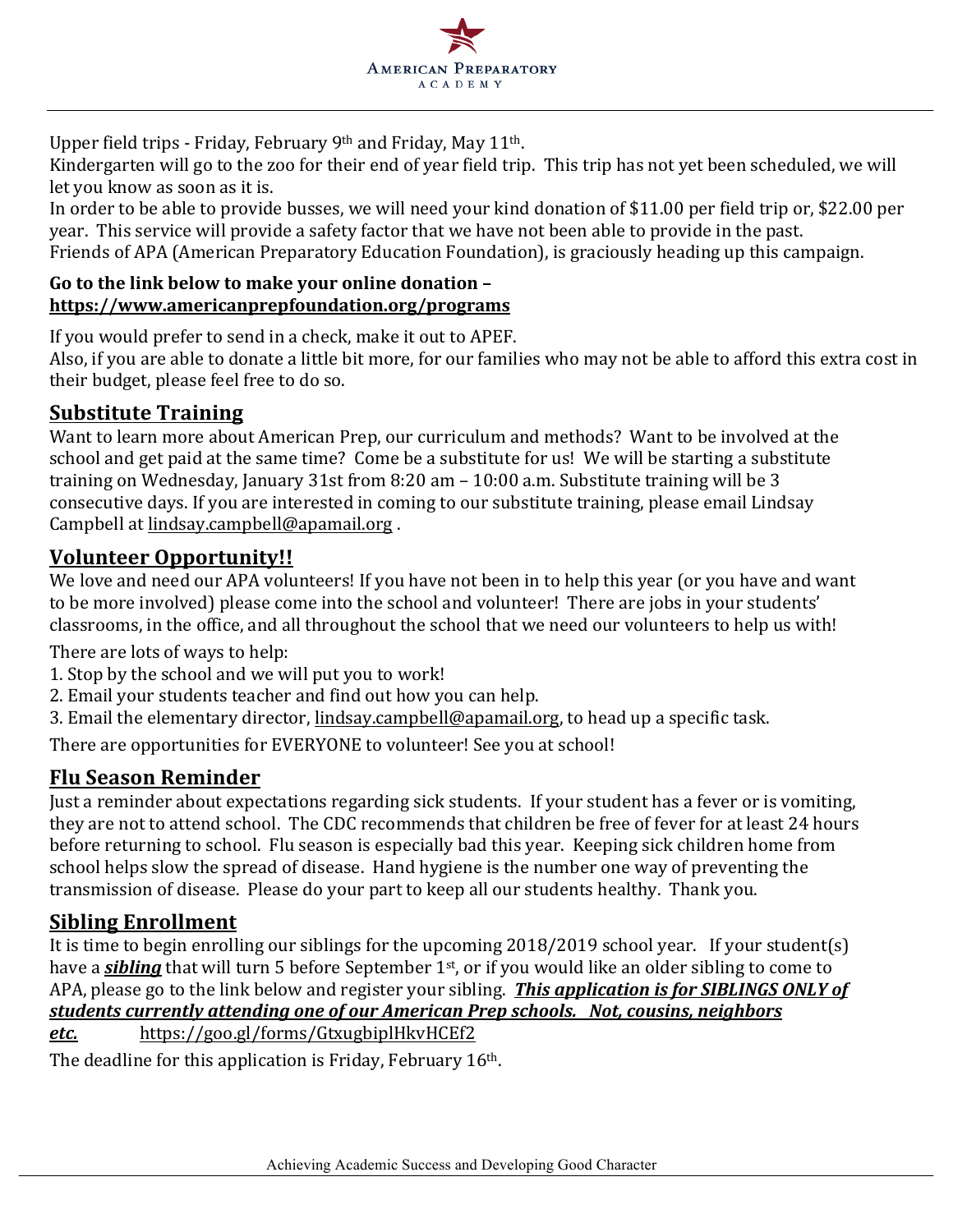

## **Request a Transfer or Withdraw your student for 2018-2019**

If you would like to transfer your student to a different APA campus or withdraw your student(s) at the end of this school year, please use the link below -

#### https://goo.gl/forms/fH3HhbAHgNdXDJEX2

#### **Elementary Lego Club begins on Tuesday, January 30th**

The Lego Club's prediction for  $2018$ ... lots of GREAT building!!! We hope your student can join in!!! Here are the details you need to know:

NEW END TIME: 4:15 PM (starts at 3:35 dismissal...we found students were very restless from 4:15-4:30 so shortened it a bit for this term)

**Dates:** The dates for Spring 2018 are: 1/30, 2/13 & 27, 3/13 & 27, 4/10 & 24 and 5/8 & 22. **Cost:** If you paid for your students last term, we ask for you to contribute one Lego minifigure for participation this term (new or used). If you have not paid yet, the cost for families is \$15 for your first student and \$10 for all others. Checks are preferred and should be made out to "Friends of APA" **Permission slip:** All students must have a signed permission slip on record (this is good for the whole school year). One is attached to this email.

Pick up reminder: Regardless of carpool pickup location, pickup for Lego club is on the east side of the building for all students. Also, all our Lego club help is volunteer. Please respect their time by being at school promptly at 4:15 for pickup.

**Volunteer opportunities/Parent Hours:** We have close to 150 students at Lego club each time and so adult help is vital. Let Mr Phinney (kphinney@apamail.org) know if you would like to volunteer. He will add you to the volunteer email list and send you a link to the volunteer spreadsheet to sign up for a slot.

## *FSO Happenings*

#### **Staff Appreciation Week**

We are proud to announce the theme for our 2018 Staff Appreciation Week. It is "Once Upon a **Time.....**" and coincides with Valentine week so there will be much love and many hearts to go with the fairy tales. We've been grateful for the outpouring of so many volunteers to help so far this year. We've added a new sign up and added to the others so take a look and see what's new. We'd love each and every family to find a way to make this a special week for our "storybook" staff!

Mailbox Treat Sign Up: http://www.signupgenius.com/go/4090a45abac23a1ff2-staff2

Daily Snacks for Break Room Sign Up: http://www.signupgenius.com/go/4090a45abac23a1ff2-staff3

Staff Luncheon Sign Up: http://www.signupgenius.com/go/20f054aaca72ba2ff2-sawluncheon

### **Got Hours??**

Check out the FSO Bulletin Board just outside the Multi-Purpose Room. We love recognizing our amazing parent volunteers! Submit your hours to volunteerdraper2@apamail.org. We would love to see your name there too!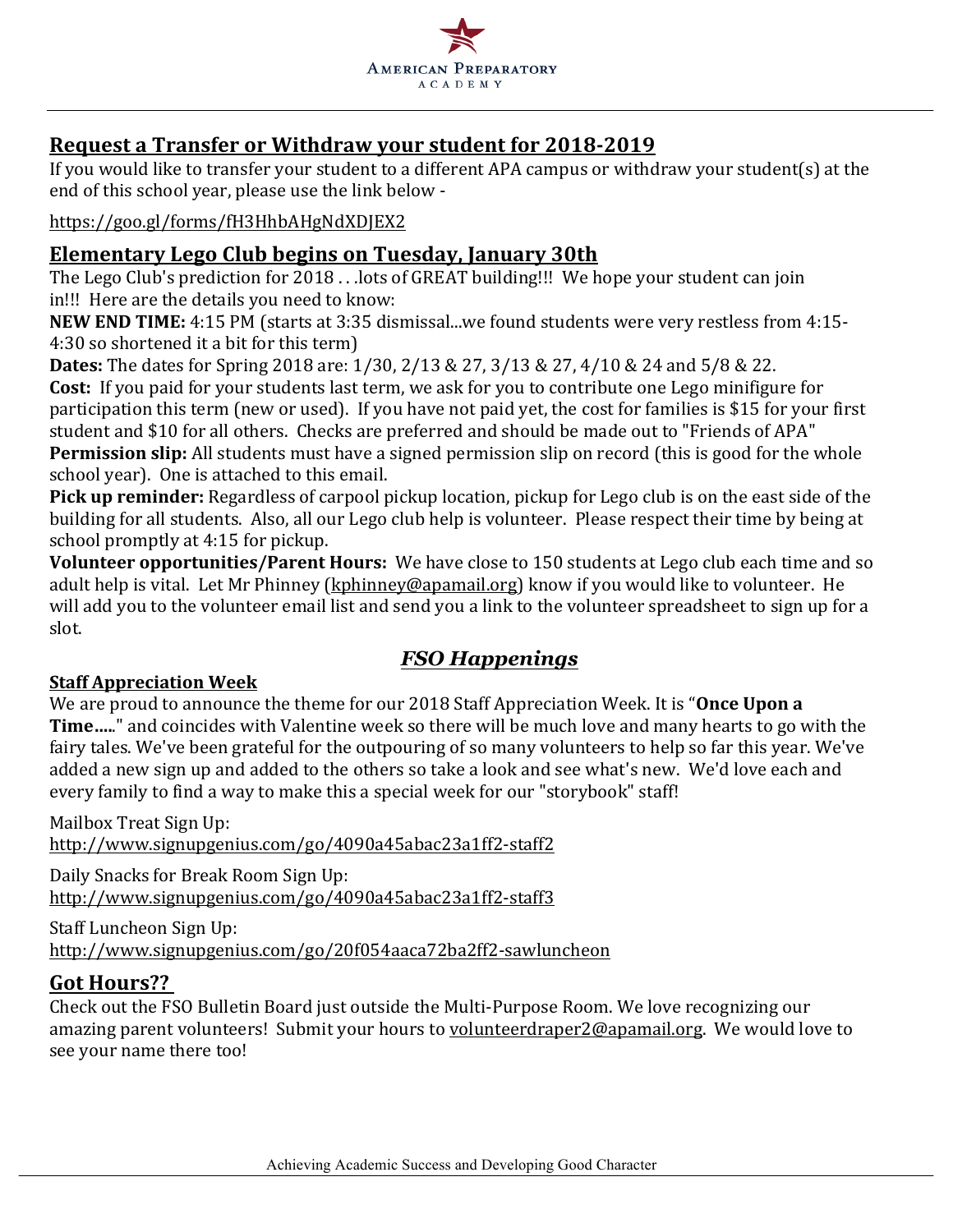

## **YEARBOOK 2017/2018!!**

We are pleased to announce that we will have a 2017/2018 yearbook!! Our wonderful Yearbook committee, Marion Minson, Jori Thomas and Mandy Brown are diligently working toward making a beautiful book to hold all of this year's memories for our students.

Our yearbook is planned to include all color pages and a sturdy soft cover. If you would like to order a hard cover, there will be a minimal additional cost.

**Standard Yearbook Pricing – Before 2/16/18**

Soft Cover - \$12.00

Hard Cover - \$16.00

**Yearbook Pricing – After 2/16/18 & before 4/16/18 (Last date orders will be accepted.)** Soft Cover - \$15.00 Hard Cover - \$20.00

#### **Order online at YBPay.lifetouch.com** with the Yearbook ID code: 13453318

## **Pictures For The Yearbook**

Do you have pictures you would like to have considered for our Yearbook? If so, please send them to the following email address and our Yearbook committee will look at them to possibly add to our Yearbook. d2yearbook@apamail.org

### **Carpool Corner**

Thank you to all of our families who have stopped making left hand turns into our campus off of Lone Peak Parkway. This tough change will result in carpool moving quicker and there will be less opportunities to run into a fellow APA family.

Wooooo Weeee Way to be!!

## **From Your Character Development Team**

## **Napkin Pyramid Challenge**

Which of our classes will come out on top in our Napkin Pyramid Challenge? We are looking for donations of packages of WHITE napkins to use for our daily lunches (good manners practiced every day here at APA!). Please send in donations February 1st though the 14th. Each student will get to put a heart on our wall of caring for each package brought. We will see how high we can stack our pyramid of napkins in our front lobby, and how many hearts can fill our wall of caring. The three top classes in each grade will participate in a heart cookie decorating reward party on February 14th. Good luck! And thank you in advance for donating!

### **Thank You**

Many thanks to our sponsor MASK COSTUMES in Salt Lake City for helping to bring our special guests to visit our school. Princess Tiana will be back on February 2nd to visit all of our students again and reward the for being diligent workers.

### **Love and Logic**

For the current Love and Logic tip, please go to the following website. https://www.loveandlogic.com/